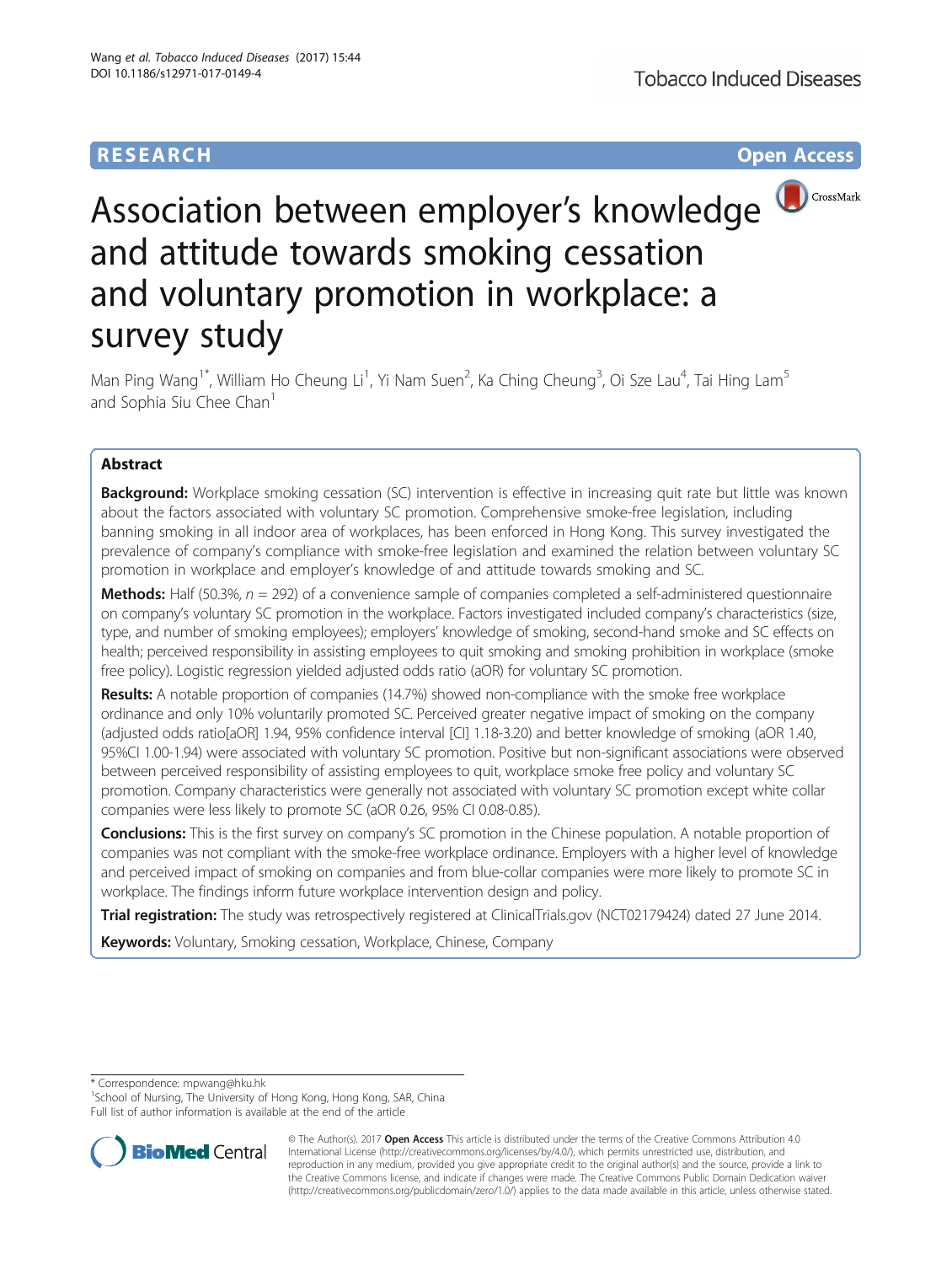#### Background

Smoke-free workplace policy is effective in reducing cigarette consumption, increasing quit rate, strengthening current tobacco control initiatives and protecting non-smoking employees from secondhand smoke (SHS) exposure [\[1](#page-5-0)]. However, the adoption is inconsistently prevalent in Western countries, ranging from 20% in Greece to 54% in the US and 88% in the UK [\[2](#page-5-0), [3](#page-5-0)]. Similar study is scarce in Asian countries. One study has shown that less than half of the companies in Taiwan adopted smoke-free policy [\[4](#page-5-0)]. Regarding the low adoption rate, employers expressed their concerns on the lack of perceived responsibility for maintaining a smoke-free workplace, the insufficient knowledge on the impact of smoking on the company and employees, and the worries about undermining employee's morale and customer's satisfaction [[5\]](#page-5-0).

Previous study has found that non-smoking employers with positive attitude towards health and higher level of perceived responsibility were more likely to promote SC in workplace voluntarily [[2\]](#page-5-0). Particularly, Chinese employers are less likely to consider assisting employees to quit smoking as their responsibility when compared with their western counterparts [[6\]](#page-5-0). Such difference might be associated with the difference in the progress of tobacco control and smoke-free legislation, social norm of smoking, and attitudes and knowledge of employers on tobacco control in the workplace.

Hong Kong, as the most urbanised and westernised city in China, its smoking prevalence is amongst the lowest in the world (10.5% in 2015) as various tobacco control measures have been enforced since 1982 [\[7](#page-5-0)]. The measures include imposing heavy tobacco tax (70% of the retail price), banning smoking in most indoor and public places, completely banning tobacco advertisement, enlarging the pictorial warnings (85% of the cigarette pack) and providing free SC services [\[7](#page-5-0), [8\]](#page-5-0).

In the formative component of a workplace SC project organised by Lok Sin Tong Benevolent Society, Kowloon (LST) commissioned by the Tobacco Control Office of Department of Health (Hong Kong SAR), we surveyed on company's characteristics and employer's knowledge, attitude and practice towards SC promotion. This study investigated the prevalence of company's compliance with smoke-free workplace ordinance and the relation between voluntary workplace SC promotion and employer's knowledge and attitude towards smoking and SC.

#### Methods

#### Study design

This cross-sectional survey was conducted in 2012. A self-administered questionnaire in Chinese was mailed to 580 companies which were selected from the list of the Caring Company Scheme 2012 organised by the Hong Kong Council of Social Services (largest database of companies in Hong Kong). The questionnaire was required to be completed by adult (aged  $\geq$ 18) staff who was at managerial or above level including supervisors, managers and employers (hereafter as "employers").

#### **Measurements**

The questionnaire collected information on (1) company's characteristics including size, industry type and the number of smoking employees and (2) employer's knowledge, attitude and practice (KAP) in SC promotion. Companies size was classified into small (≤10 employees), medium (11-100) and large ( $\geq$ 100) by the number of employees. Company's industry type was categorised as bluecollar (construction, transportation food/restaurants & property management), white-collar (insurance, finance/ bank, education & information technology) or others (service, e.g., charity & hospital). Employer's knowledge in SC promotion was assessed through seven items concerning the positive/negative consequences of SC, the use of nicotine replacement therapy (NRT) and SHS. The items were regarded as most commonly misunderstood concept of smoking, cessation and SHS, generated by a panel of experts in the research team based on their substantial SC promotion experience. Similar items have been used in previous studies to test the knowledge of the personnel who engaged in SC promotion programme [\[9](#page-5-0), [10](#page-5-0)]. Employers rated the items on a 4-point Likert scale ranging from 1 (strongly agree) to 4 (strongly disagree) and were considered as having a correct response if he agreed/ strongly agreed to a correct statement or disagreed/ strongly disagreed with an incorrect statement. Correct responses to these seven items were summed to derive a score of 0-7 in which higher scores indicated a higher level of knowledge. Two sub-scales were designed by the authors to assess employer's *attitude* towards SC promotion, that including their (1) perceived responsibility towards SC promotion and smoke-free policy in the workplace and (2) perceived impact of smoking on the company. The former was measured using a dichotomous question: "Whether employers have the responsibility to assist their employees to quit smoking?" (yes or no). The latter was measured by self-rating their perception of how smoking impact on company's productivity, image, working environment, environment outside the workplace and consumer perceived quality of service, using a 4-point Likert scale ranging from 1 (no impact) to 4 (severe impact). The scores of 3 or above (somewhat or severe impact) were categorized as "have perceived the negative impact of smoking on the company". Employer's practice in SC promotion was assessed by a set of questions related to any voluntary SC promotion in the past 12 months reported by the employers. The promotion could be in any means to promote SC and assist smoking staff to quit, ranging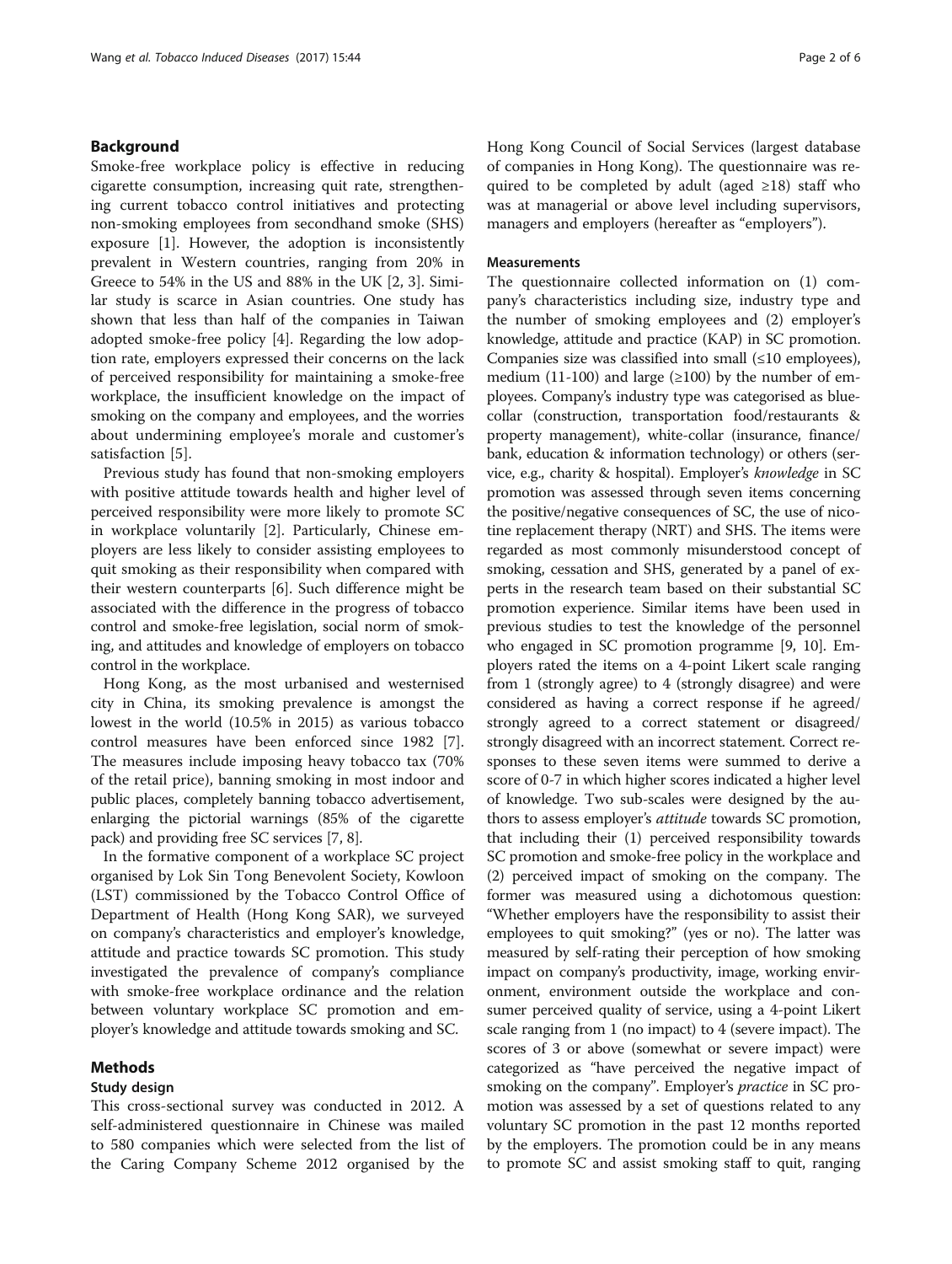from disseminating information of the available SC services to offering incentives and/or interventions for cessation. Meanwhile, adoption of smoke-free policy in workplace was indicated by four levels of smoking prohibition in the workplace: "very strict", "strict", "less strict" and "not strict at all".

#### Statistical analysis

All analyses were performed using Stata version 13.0. Logistic regression was used to yield adjusted odds ratios (aOR) for voluntary SC promotion in relation to company size, company type, smoke-free policy, employers' perceived impact of smoking on the company, knowledge of smoking, SHS and perceived responsibility to assist employees to quit smoking. A  $p$ -value <0.05 denoted statistical significance.

#### Results

A total of 292 (50.3% of 580 companies) completed and returned the valid questionnaires for data analysis. Companies of different sizes were included equally: small (35.6%), medium (30.1%) and large (34.3%) (Table [1](#page-3-0)) and classified as blue-collar (32.1%), white-collar (28.2%) and others (39.7%). A notable proportion of companies (14.7%) showed non-compliance with the smoke-free ordinance in workplace. More than half (52.4%) reported having smoking employees in the company, but only one-fourth (24.1%) agreed that they were responsible for assisting employees to quit smoking. Among a few (10.0%) that had ever promoted SC voluntarily in workplace, most delivered SC messages to their employees via posters, notices or leaflets. Many employers (about 90%) were not aware of the negative consequences of smoking on mortality. Over one-third (37.7%) thought that SHS is less harmful than outdoor air pollution and a half (47.8%) were not aware that NRT can increase the quit rate.

Voluntary SC promotion was significantly and positively associated with employer's perceived impact of smoking on the company (adjusted odds ratio [aOR] 1.94, 95% confidence interval [CI] 1.18-3.20) and knowledge of smoking and SHS (aOR 1.40, 95% CI 1.00-1.94) and negatively associated with being white-collar company (aOR 0.26, 95% CI 0.08-0.85) (Table [2\)](#page-4-0). The perceived responsibility for assisting employees to quit smoking (aOR 1.65, 95% CI 0.65-4.19) and company's smoke-free policy (aOR 1.25, 95% CI 0.14-11.1) were positively but non-significantly associated with voluntary SC promotion. Company size was not associated with voluntary SC promotion.

#### **Discussion**

The present study is the first to examine the factors that associated with the adoption of voluntary workplace SC promotion in Chinese. In this study, a quarter of employers (24.0%) perceived the responsibility to assist employees to quit smoking that is lower than the Western (39.0%) and other Asian (38%) countries [[6\]](#page-5-0). The low adoption of voluntary SC promotion may be associated with employer's insufficient knowledge of smoking (i.e., most employers did not realise the high risk of tobaccoinduced mortality) and underestimation of the negative impact of smoking on the company, specifically in the aspect of productivity and customer satisfaction. Indeed, previous studies have reported the association between smoke-free workplace and improved business outcomes such as the number of customers or sales [[11, 12\]](#page-5-0). While employer's roles in tobacco control and health promotion in workplace have been discussed in several company surveys in the US [[2, 13](#page-5-0)], our finding suggested that the adoption can be predicted by employer's perceived impact of smoking on the company and their knowledge of smoking and SHS and future interventions shall target on these perspectives.

Workplace smoking has been comprehensively banned in Hong Kong since 2007, but we found that a remarkable proportion of companies (14.7%) was not compliant with the legislation, that is similar to other countries (e.g. Ireland 14%) [\[14\]](#page-5-0). The compliance with the smokefree workplace ordinance is a concern worldwide. The possible explanation on the low compliance in Hong Kong might be due to the deficiencies of the workplace smoke-free ordinance regarding coverage, surveillance and penalty. For instance, regular inspections or blitz operations conducted by the enforcement department only constitutes a small proportion of smoking offences in workplace. In 2014, only 8027 fixed penalty notices or summonses were issued among 29,000 inspections [\[15](#page-5-0)]. As the ordinance does not cover outdoor workplaces of the companies, nonsmoking employees and pedestrians are still exposed to SHS [\[16\]](#page-5-0). The situation may be even worse in Hong Kong due to its dense population and narrow pavements [[17](#page-5-0)–[19](#page-5-0)]. Banning smoking at outdoor workplaces and the entrances of buildings and shops (within 3 to 9 m) should be considered [[20, 21\]](#page-5-0).

Implementation of smoke-free workplace policies may encourage employers to promote SC by denormalising smoking [\[22\]](#page-5-0). Establishing non-smoker hiring policies can be one of the measures contributing to motivate smokers to quit and healthier staff [\[1](#page-5-0), [23](#page-5-0)], regardless the concerns about discrimination against smokers who are mostly in the lower socioeconomic group. Regarding the intervention to motivate quitting, most employers only adopted simple voluntary SC strategies such as posting notices of "smoking is prohibited". Other effective SC interventions such as providing incentives, time and psychological support for smoking employees to attend SC services are needed [\[24](#page-5-0)–[29\]](#page-5-0).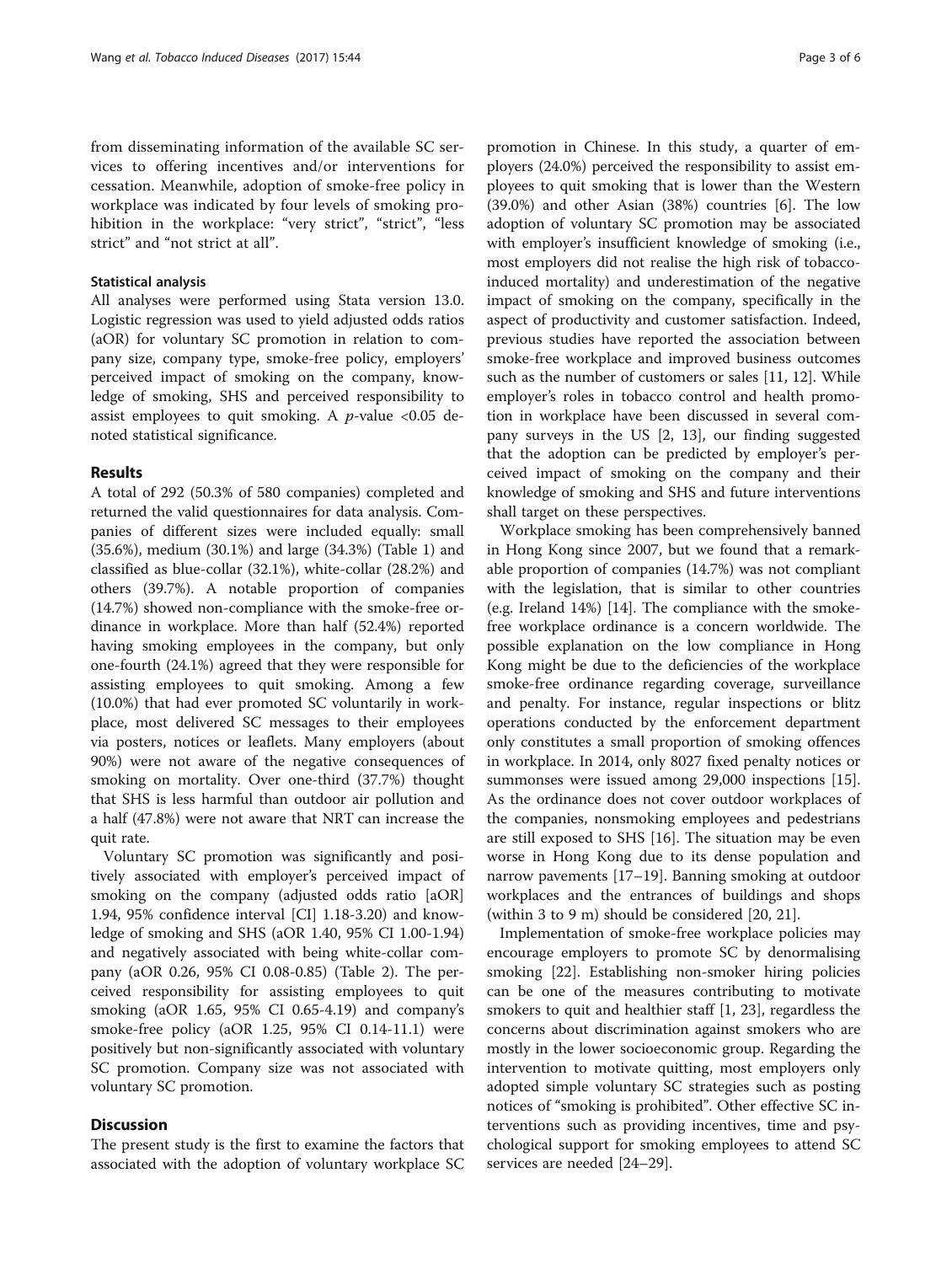<span id="page-3-0"></span>**Table 1** Company's and employer's characteristics ( $N = 292$ )

| Company's characteristics                                                                                     | n(%)                |
|---------------------------------------------------------------------------------------------------------------|---------------------|
| Company size                                                                                                  |                     |
| Small $(N = 1-10)$                                                                                            | 104 (35.6)          |
| Medium ( $N = 11 - 100$ )                                                                                     | 88 (30.1)           |
| Large ( $N = 100+$ )                                                                                          | 100 (34.3)          |
| Company type <sup>a</sup>                                                                                     |                     |
| Blue-collar                                                                                                   | 92 (31.5)           |
| White-collar                                                                                                  | 81(27.7)            |
| Others                                                                                                        | 119 (40.8)          |
| Having smoking employee                                                                                       | 153 (52.4)          |
| Having strict prohibition smokefree policy                                                                    | 249 (85.2)          |
| Employers perceived responsible for assisting employees to quit smoking                                       | 70 (24.0)           |
| Provision of assistance to help smoking staff to quit last year                                               | 29 (9.9)            |
| Messages (Poster, notice or leaflet)                                                                          | 22 (75.9)           |
| Health talks or enquiries                                                                                     | 7(24.1)             |
| Referral to smoking cessation service (Department of Health)                                                  | 5(17.2)             |
| Respondent's characteristics                                                                                  |                     |
| Age (yrs.; mean $\pm$ SD, range)                                                                              | 37.4 ± 10.9 (18-85) |
| Position                                                                                                      |                     |
| Employer (Owner of the company)                                                                               | 56 (19.2)           |
| Manager                                                                                                       | 119 (40.8)          |
| Supervisor                                                                                                    | 117(40.1)           |
| Perceived impact of smoking on company(0-5; mean $\pm$ SD) <sup>b</sup>                                       | $3.30 \pm 1.85$     |
| Productivity                                                                                                  | 151 (55.7)          |
| Corporate image                                                                                               | 195 (70.9)          |
| Work environment                                                                                              | 220 (79.4)          |
| Environment outside workplace                                                                                 | 215 (78.8)          |
| Customer's evaluation of service quality                                                                      | 182 (67.4)          |
| Knowledge of smoking and second-hand smoke (0-7; mean $\pm$ SD) <sup>c</sup>                                  | $3.42 \pm 1.67$     |
| Quitting is too late if smoked for years                                                                      | 212 (76.3)          |
| Quitting may harm health of elderly smokers and quitting is not necessary                                     | 219 (79.4)          |
| Using low-tar cigarettes is a safe alternative to quitting                                                    | 200 (72.7)          |
| Nicotine gum and patches increase quit rate                                                                   | 132 (47.8)          |
| 1 out of 20 smokers will be killed by smoking                                                                 | 34 (12.4)           |
| Preventing children and adolescent smoking is the most important way to reduce smoking-attributable mortality | 29 (10.5)           |
| Second-hand smoke is less harmful than outdoor air pollution                                                  | 172 (62.3)          |

a Top 5 industries (%), in term of the number of companies involved in this study, were Finance/ Bank (11.2%), Information Technology (9.1%), Property Management (8.4%), Food service/ Restaurants (5.6%), Education (4.9%)

b<br>Pespondent scored 1 point if he/she perceived "somewhat impact" or "severe impact" on the 5 items listed below; the total score ranged from 0 to 5<br>Sespondent scored 1 point if he/she gave a correct answer to each of the Respondent scored 1 point if he/she gave a correct answer to each of the listed items; the total score ranged from 0 to 7

Contrary to the observation in the US and Taiwan, large and blue-collar companies in the present study were more likely to promote SC [[2, 4, 13\]](#page-5-0). Large companies are led by written regulations and more likely to comply with the smoke-free workplace ordinance while small/medium companies were more likely to rely on informal communication and to respect individual freedom of smoking [[2\]](#page-5-0). Our finding that SC promotion was more likely to happen in blue collar companies might be due to the higher smoking prevalence in this group in Hong Kong. Notably, the need for SC promotion in the white-collar companies may be neglected. The result suggested that the design of SC promotion activities should consider the company size and type.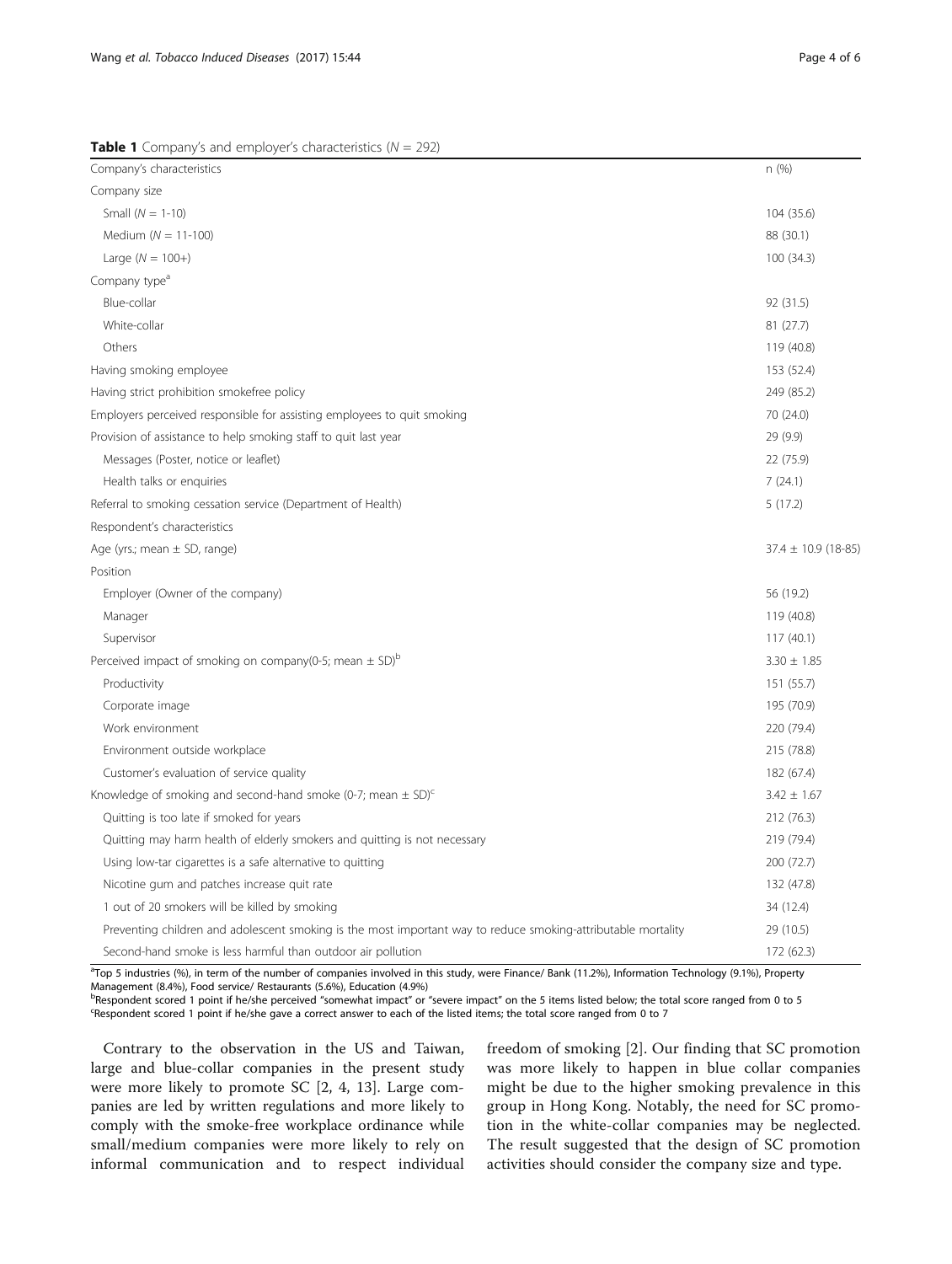<span id="page-4-0"></span>Table 2 Association between company's characteristics, employer's knowledge and attitude and voluntary smoking cessation (SC) promotion in workplace

|                          | n $(\%)$ / mean $\pm$ SD | Voluntary SC promotion |                                   |
|--------------------------|--------------------------|------------------------|-----------------------------------|
|                          |                          | Crude OR (95% CI)      | Adjusted OR (95% CI) <sup>a</sup> |
| Knowledge of smoking     | $4.39 \pm 1.20$          | $1.59(1.15-2.21)$ **   | $1.40(1.00-1.94)$ *               |
| Perceived impact         | $4.62 \pm 0.82$          | 2.17 (1.34-3.49)**     | 1.94 (1.18-3.20)**                |
| Perceived responsibility |                          |                        |                                   |
| No                       | 8.2                      | 1.00                   | 1.00                              |
| Yes                      | 17.1                     | $2.32$ (1.05-5.15)*    | $1.65(0.65-4.19)$                 |
| Smokefree policy         |                          |                        |                                   |
| No                       | 5.6                      | 1.00                   | 1.00                              |
| Yes                      | 10.2                     | $1.93(0.25-15.1)$      | $1.25(0.14-11.1)$                 |
| Company size             |                          |                        |                                   |
| Small/Medium             | 7.9                      | 1.00                   | 1.00                              |
| Large                    | 14.1                     | 1.92 (0.89-4.16)       | $2.10(0.85 - 5.14)$               |
| Company type             |                          |                        |                                   |
| Blue collar              | 18.7                     | 1.00                   | 1.00                              |
| White collar             | 4.9                      | $0.23$ (0.07-0.70)*    | $0.26$ (0.08-0.85)*               |
| Others                   | 7.1                      | $0.33$ (0.14-0.81)*    | $0.45(0.16-1.25)$                 |

OR odds ratio, CI confidence interval

 $**p* < 0.05, ***p* < 0.01$ 

<sup>a</sup>Mutually adjusted for each other

This study has several limitations. First, the convenience sampling method may compromise the representativeness of our sample to the population. Specifically, it was likely that the employers who agreed to join our study were more aware of the smoking issues. Thus, the prevalence of smoke-free policy in the workplace might be overestimated. Second, the cross-sectional method limited the casual inference about the associations of employer's perceived responsibility for assisting employees to quit smoking and the enforcement of smoke-free policies in the company with employer's SC promotion. Finally, the study relied on self-reported data, which was subjected to response bias.

#### Conclusions

This study investigated company's SC promotion in the Chinese population. A notable proportion of companies was not compliant with the smoke-free workplace ordinance in Hong Kong. Employers with a higher level of knowledge and perceived impact of smoking on companies and from blue-collar companies were more likely to promote SC in workplace. The findings inform future workplace intervention design and policy.

#### Abbreviation

aOR: Adjusted odds ratio; CI: Confidence interval; NRT: Nicotine replacement therapy; SC: Smoking cessation; SD: Standard deviation; SHS: Secondhand smoke

#### Acknowledgements

We would like to thank the participants of the company survey, Ms. Iris Wong, Dr. Jing Chen and Ms. Vivian Chan for project coordination.

#### Funding

This work was supported by the Lok Sin Tong Benevolent Society, Kowloon.

#### Availability of data and materials

All data generated or analysed during this study are included in this article.

#### Authors' contributions

WMP, LWHC, LOS, LTH and CSSC: contributed to the conception of the study. WMP, SYN, CKC: contributed significantly to analysis and manuscript preparation. LWHC, LOS, LTH and CSSC: contributed to revising the manuscript critically for important intellectual content. All authors read and approved the final manuscript.

#### Ethics approval and consent to participate

The study was approved by the Institutional Review Board of the University of Hong Kong and Hong Kong Authority Hong Kong West Cluster (UW-12-550). Written, informed consent was obtained from all participants enrolled in this study.

#### Consent for publication

Not applicable.

#### Competing interests

The authors declare that they have no competing interests.

#### Publisher's Note

Springer Nature remains neutral with regard to jurisdictional claims in published maps and institutional affiliations.

#### Author details

<sup>1</sup>School of Nursing, The University of Hong Kong, Hong Kong, SAR, China <sup>2</sup>Department of Psychiatry, The University of Hong Kong, Hong Kong, SAR China. <sup>3</sup> Department of Asian and Policy Studies, The Education University of